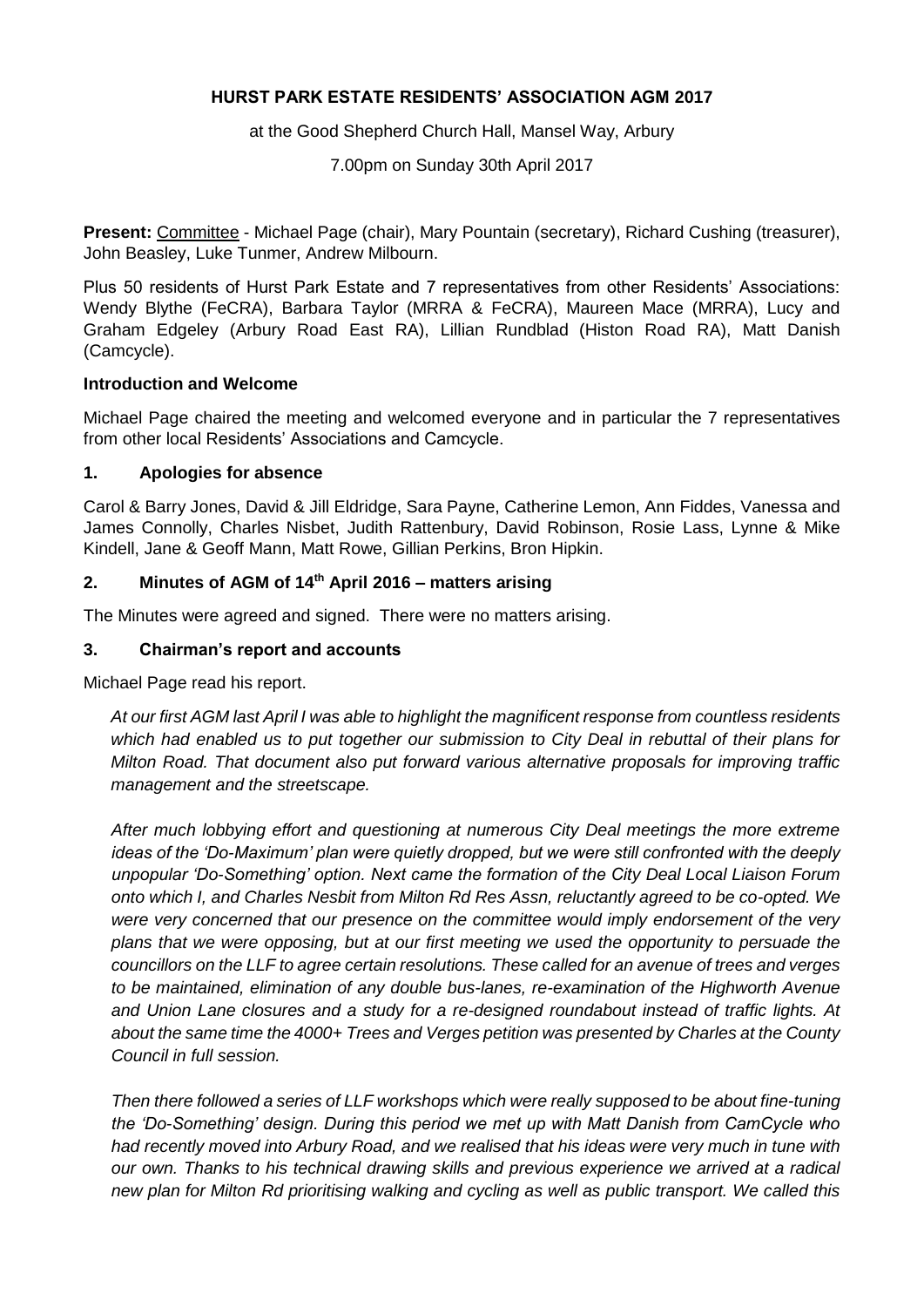*the 'Do-Optimum' alternative and we gave an unannounced Powerpoint presentation to one of the LLF workshops. This forced our alternative ideas on to the agenda and into the official workshop reports. We subsequently agreed with CamCycle and MRRA to refer to our collaboration as the Milton Road Alliance, which now has its own website.*

*Eventually a formal meeting of the Local Liaison Forum passed a further series of resolutions all based around adoption of the 'Do-Optimum' plan. We were expecting that the Executive Board would consider these at their March meeting, but that was postponed until June, and just two days ago we heard that it is being put back yet again until late July.*

In the meantime we have been keeping up the pressure by asking local election candidates a *series of questions on this and similar issues. Their responses can be found on the HPERA website. These were also used as the basis for questions at our joint hustings event which took place last Thursday evening.*

*Your committee continues to monitor other matters of local interest and through our Newsletters we try to keep residents up-to-date and better informed. Seven Newsletters were distributed to all households during the year and I would like to thank our dedicated team of helpers who make this possible.*

*One of the subjects we have highlighted is that of commuter parking in our streets and I hope that our newsletters have helped to clarify some of the issues involved. I suspect that this could be the hot topic of the year to come. In the meantime we can celebrate one small victory – the Yellow Lines have arrived!*

*In closing I want to thank the committee for their hard work during a challenging year and to acknowledge the support we have received from across the City via the Federation of Cambridge Residents Associations (FeCRA).*

### **Accounts**

The balance in the HPERA account stood at £197.45 on 31 12.16. Since then there have been other expenses. A request for donations was made to cover expenses in the coming months.

*The inaugural meeting of the Association held in January 2016, and the first AGM in April 2016, received generous donations. Subsequently residents have made further donations which have allowed us to fund the printing of ten newsletters and to maintain the website. Sharing of costs with Milton Road RA has helped to keep these under control. Abbreviated accounts for the first financial year are presented below:*

| 1 Jan - 31 Dec 2016              | Income & Expenditure |          |
|----------------------------------|----------------------|----------|
|                                  |                      |          |
| Income                           | £                    | £        |
| <b>Donations</b>                 | 648.44               |          |
| <b>Total Income</b>              |                      | 648.44   |
| Expenditure                      |                      |          |
| Room & Refreshments              | 176.41               |          |
| <b>Printing &amp; Stationery</b> | 114.79               |          |
| <b>Banners (contribution)</b>    | 39.79                |          |
| Website                          | 120.00               |          |
| <b>Total Expenditure</b>         |                      | (450.99) |
| <b>Balance Carried Forward</b>   |                      | 197.45   |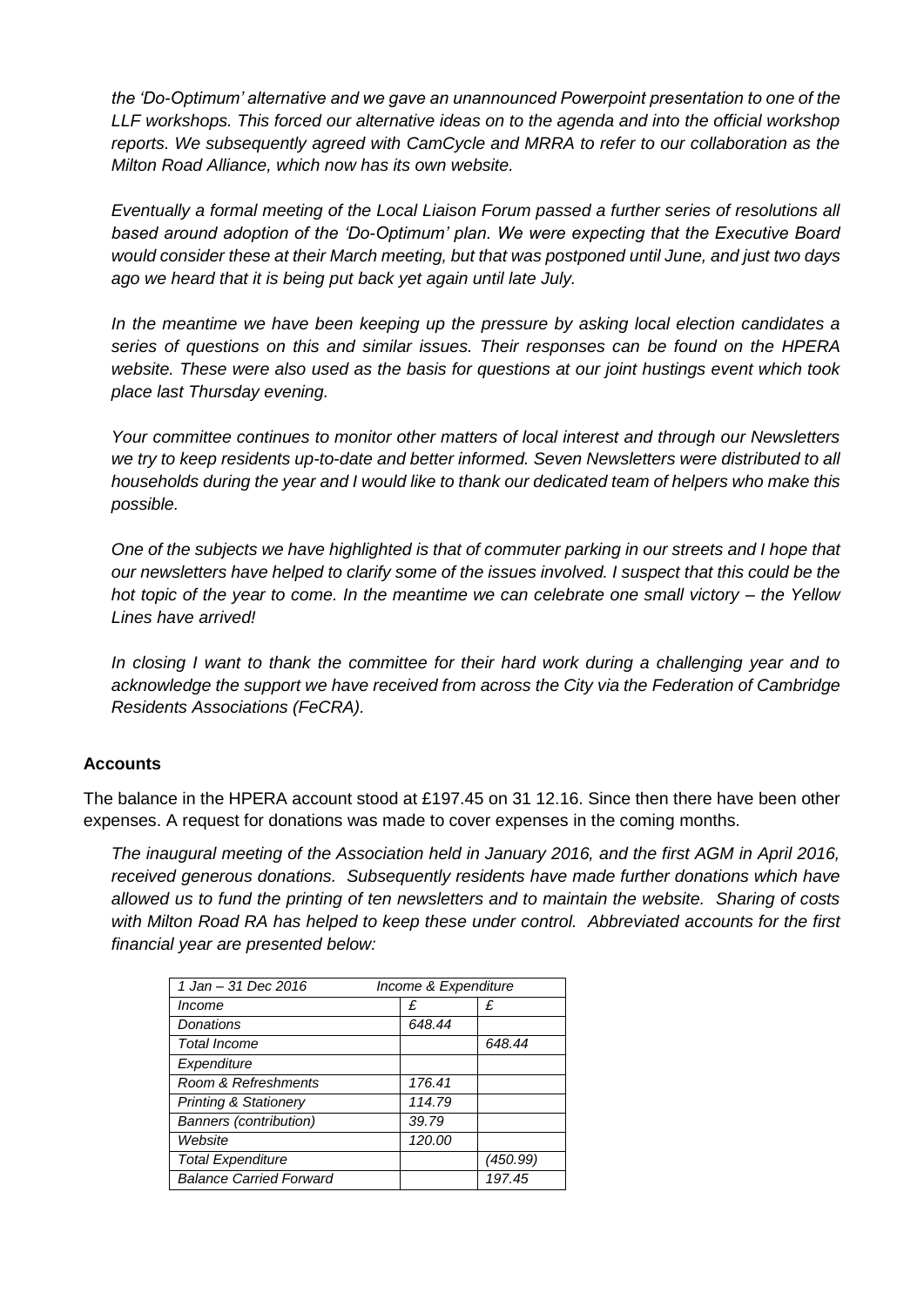*The Association has no membership fee, and relies upon donations for income. The Association has opened a current account with Barclays Bank plc, with expenditure authorised by any two of the three officers on the committee. No overdraft facility is sought.*

> *Prepared by Richard Cushing, Treasurer 2 nd March 2017*

# **4. Election of committee for 2017/18**

During the year Jo Tunmer stepped down from the committee and Hilary Goy and Jane Wheatley were co-opted onto the committee.

Vern Farewell proposed that the current committee should be elected en-bloc. Seconded by Daphne Lott.

The meeting voted unanimously to re-elect the entire committee: Michael Page (chair), Mary Pountain (secretary), Richard Cushing (treasurer), John Beasley, Luke Tunmer, Andrew Milbourn.

Hilary Goy and Jane Wheatley were each elected onto the committee by a unanimous vote.

Hilary Goy - proposed by Ann Fiddes, seconded by Irene Page

Jane Wheatley - proposed by Bron Hipkin, seconded by Catherine Lemon

A request for some secretarial support was made.

### **5. Resolution**

The meeting voted unanimously to accept this resolution which was proposed by Michael Page, and seconded by Riki McDonald.

*"This meeting endorses the decision of the committee that HPERA should become a founding member of the Milton Rd Alliance along with Milton Rd RA and CamCycle, and approves the campaign to get City Deal to adopt the 'Do-Optimum' alternative design for Milton Rd."*

# **6. Forthcoming events**

- *M. Road Local Liaison Forum 9th May*
- *City Deal Joint Assembly 7 th June 19th July*
- *City Deal Executive Board 15th June 26th July*
- *North Area Committee 22nd June*
- *SpeedWatch*

Michael reminded the meeting of the very recent change of date of the City Deal meetings (due to the forthcoming General Election). These now will fall on 19<sup>th</sup> and 26<sup>th</sup> July, which are unfortunately in the school holidays.

He encouraged people to attend the forthcoming Local Liaison Forum meeting on Tuesday  $9<sup>th</sup>$  May.

**SpeedWatch report.** Riki McDonald updated the meeting on the SpeedWatch exercise the first of which took place on 21<sup>st</sup> April 2016. It was found that nearly 50% of drivers were exceeding the speed limit. 24 warning letters were sent out as a result. The police had planned to operate a further speed monitoring exercise with hidden camera, but were unable to do this. Because of the number of builders' vehicles parked on Orchard Avenue which prevent a clear line of sight along the road, it isn't possible to do another SpeedWatch at the moment. Riki reported that Kelley Green, the Labour candidate for this area had contacted to offer a vehicle-activated speed sign, but she has heard no more from her about it.